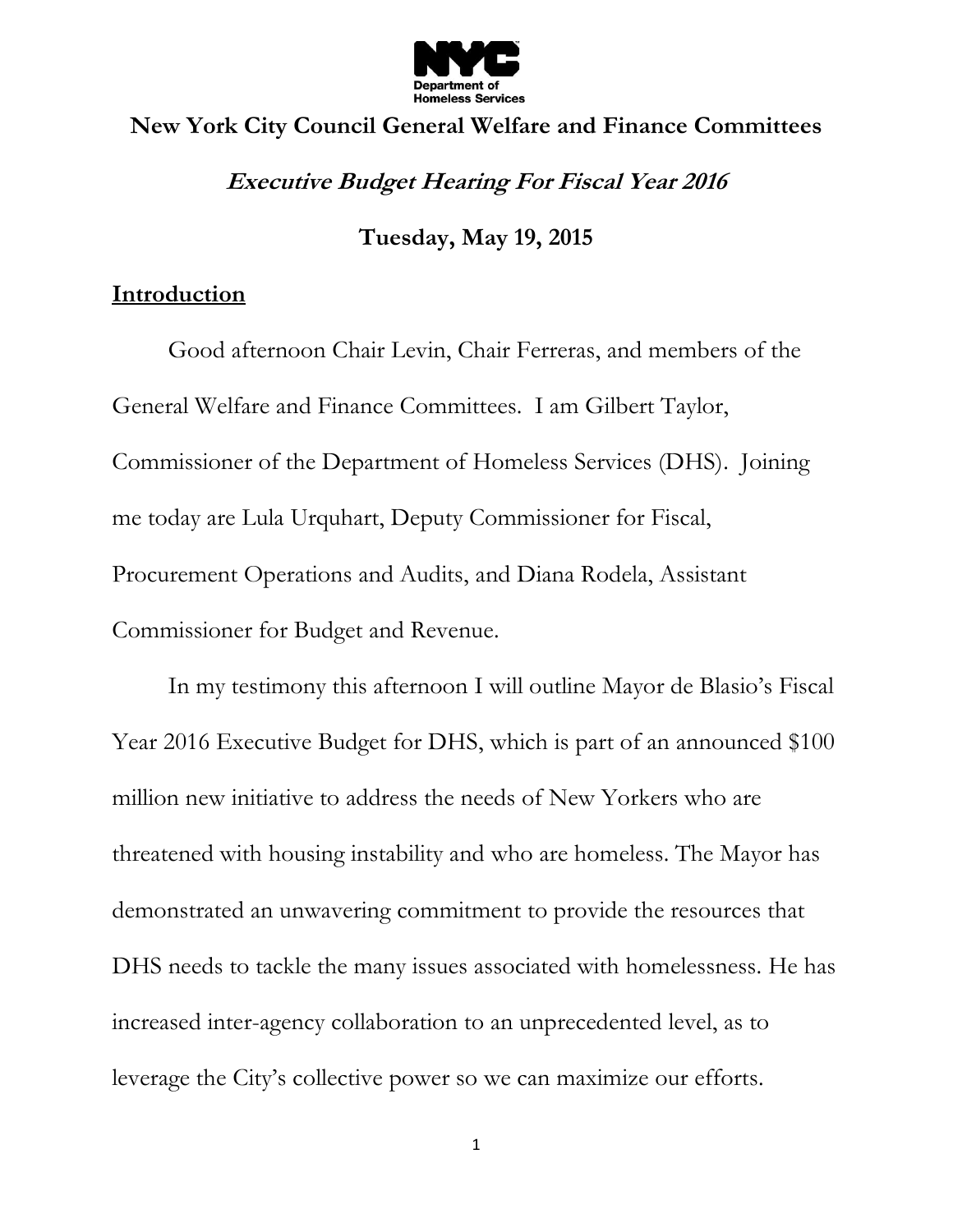While we are doing our work, we cannot lose sight of the larger systemic forces that result in individuals ending up homeless. Income inequality remains a central issue in our time and a leading cause of homelessness. We continue to witness a tale of two cities, as wages stagnate and the cost of living continues to escalate. Approximately 46-percent of New Yorkers live near poverty and approximately 22-percent live below the poverty line. This stark reality, combined with the drivers of homelessness such as eviction, domestic violence, and overcrowding, manifests itself in the City's shelter system which currently has a census of approximately **56,729.** Over

the last year we have made significant strides at DHS to fundamentally reimagine how our agency operates. The creation of our 2015-2017 Operational Plan has given the agency a clear framework on how to achieve our vision of reducing homelessness and improving lives. This plan offers a methodical approach towards instituting necessary reforms and improving the quality of our services. Best of all, it's already being executed and is having a tangible result on how the agency operates and the outcomes we are seeing for our clients.

2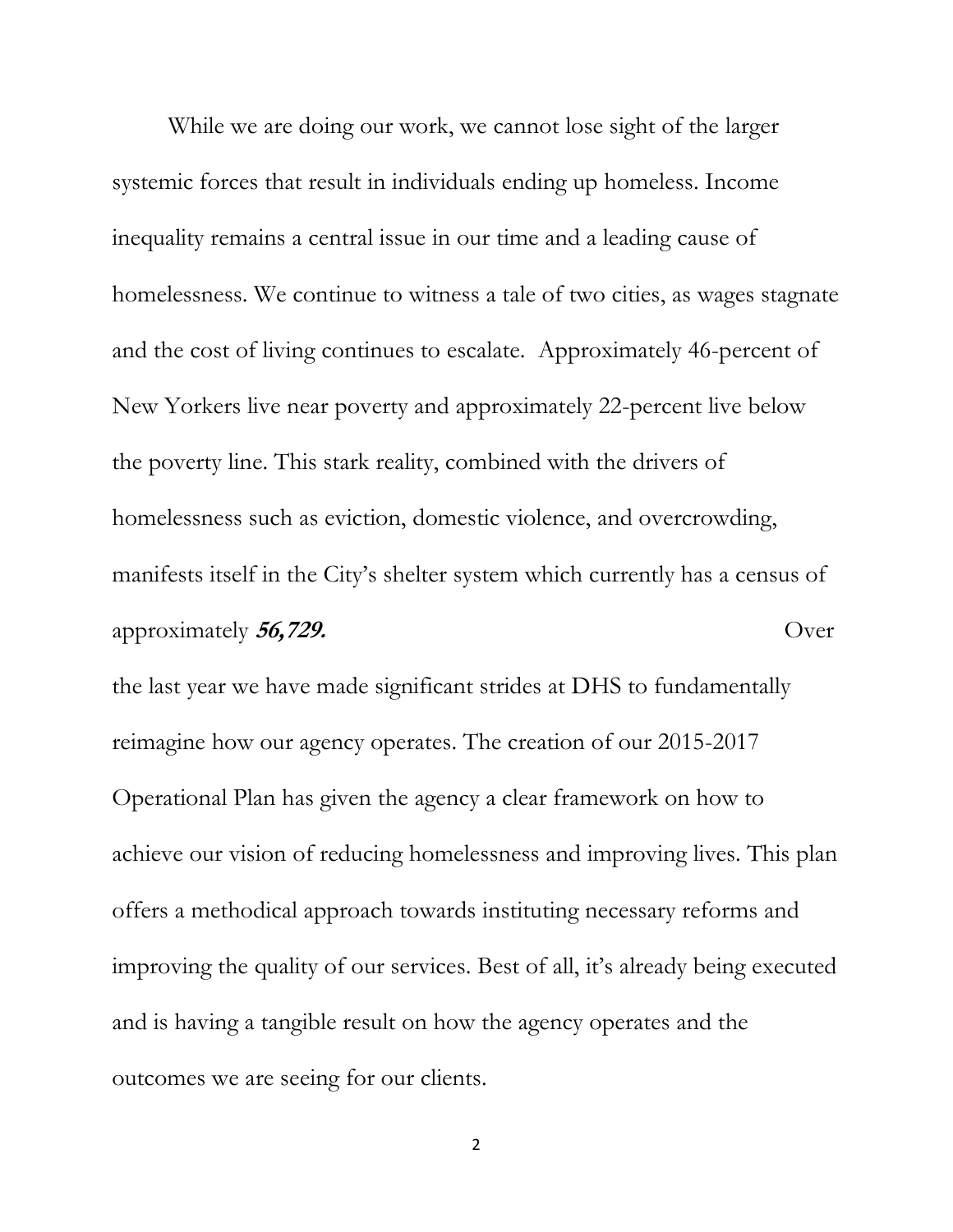At DHS, we continue to focus our efforts on reducing our census, while strengthening our ability to deliver the highest quality services to our clients. As you will see in this year's budget, we are going further than ever before in terms of ensuring the habitability of our shelters, as well as the security of our clients and staff.

The DHS Fiscal Year 2016 budget will be \$1.1 billion. The \$1.1 billion for 2016 comprises:

- \$552 Million in City funds
- \$135 Million in State funds
- \$382 Million in Federal funds
- \$4.1 Million in Community Development grant funding
- \$3 Million in MTA funding for Outreach
- \$851 Thousand in intra-city funding

The \$1.1 billion budget allocates \$522 million to services for families, \$368 million to services for single adults, \$36 million to administrative services and \$149 million to agency-wide personnel services.

The DHS Capital Plan for the five year period of Fiscal Year 2015 through Fiscal Year 2019 is currently \$107.8 million. Capital projects for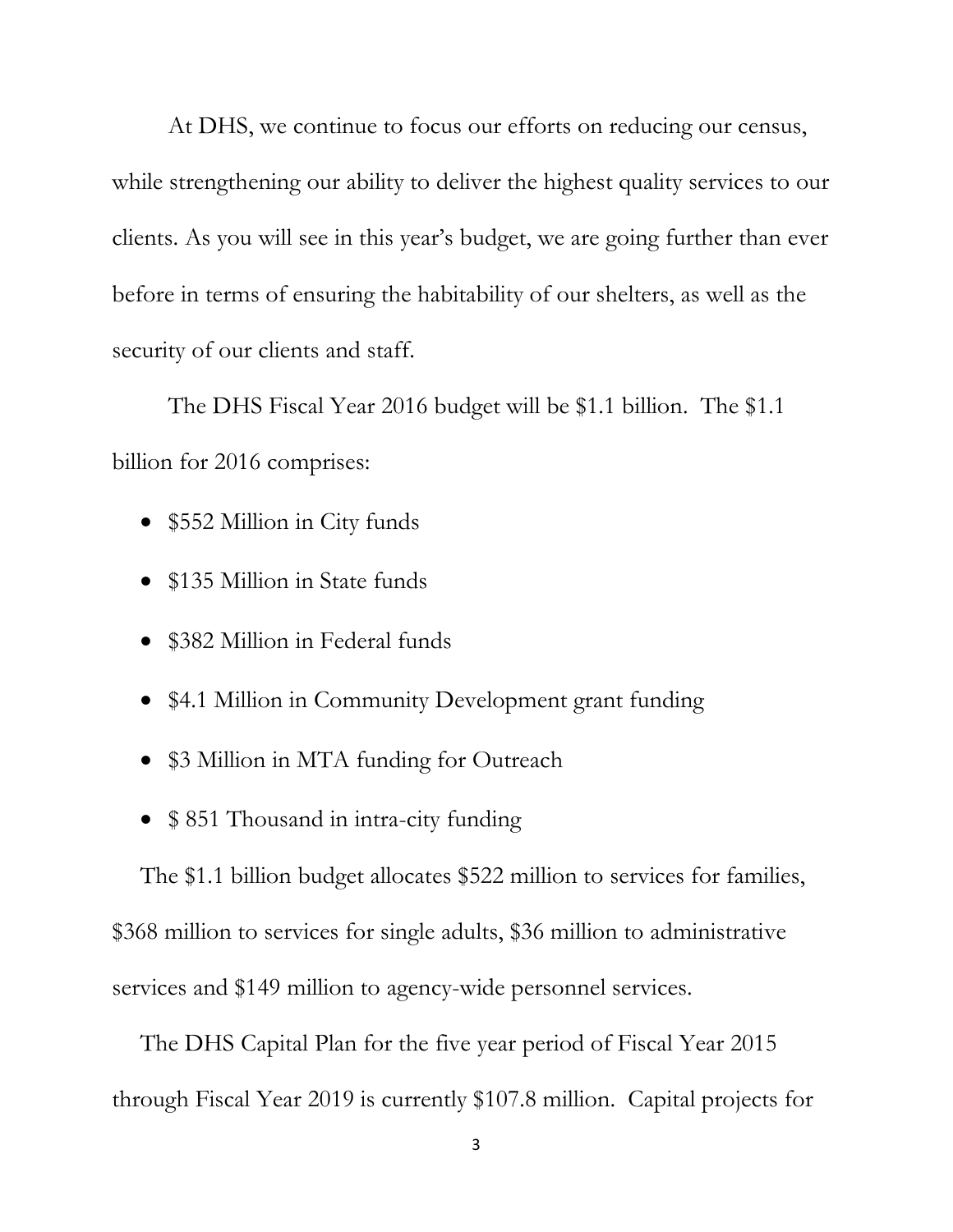family shelters total \$25.6 million; projects for single adult shelters total \$59 million and \$13.5 million has been allocated for IT Upgrades; \$9.5 million is designated for City council–funded projects.

With our \$1.1 billion budget we have the means to reduce our census and improve the quality of care within our system and, as you will see, this plan is netting positive outcomes.

## **Prevention Services**

As you know, prevention services are the foundation of DHS' efforts to combat homelessness. In collaboration with our partners, we strive to stop homelessness before it begins by providing comprehensive services that combat the many drivers of homelessness.

Our Homebase Prevention Program is nationally-recognized and proven to be effective in helping clients remain stably housed and out of shelter. Of the more than 12,000 households served in FY14, 95-percent were able to remain stably housed in the community and avoid entering shelter. In FY15, a \$20 million investment allowed us to increase Homebase's offices from 14 to 23, located in the neighborhoods with the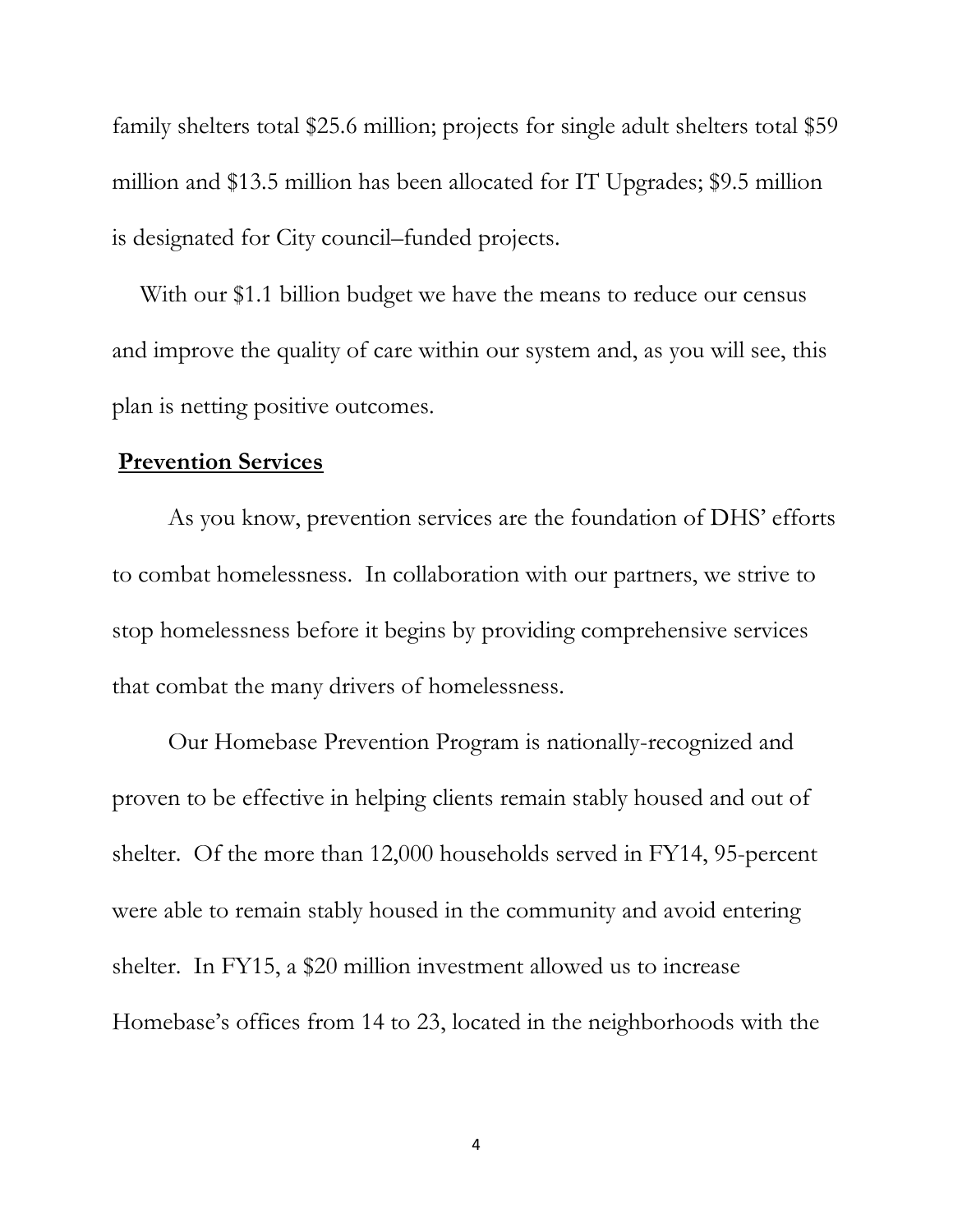largest number of shelter entrants. The Homebase program's expansion allows us to serve 20,000 households annually.

Following the success of the "Imagine" prevention campaign in Spring 2015, DHS requested and received an additional \$1 million in funding for FY16 to continue spreading the word about our homelessness prevention programs. DHS is also enhancing its grassroots efforts to inform New Yorkers of the Homebase program going forward. This summer, we will be working with community-based organizations in the neighborhoods with individuals most at risk of homelessness to disseminate information about the prevention programs. Our Homebase locations are already engaged in this work, and DHS will support and greatly increase those efforts this summer.

Our Homebase providers recently increased their outreach work in communities by giving presentations and trainings; by sending out mass mailings of information to prospective clients and by doing grass roots street outreach. These efforts had enrollment targets for our Homebase programs exceed 100% of the goals for the past 7 consecutive weeks- with providers achieving 137% of their target for enrollment last week.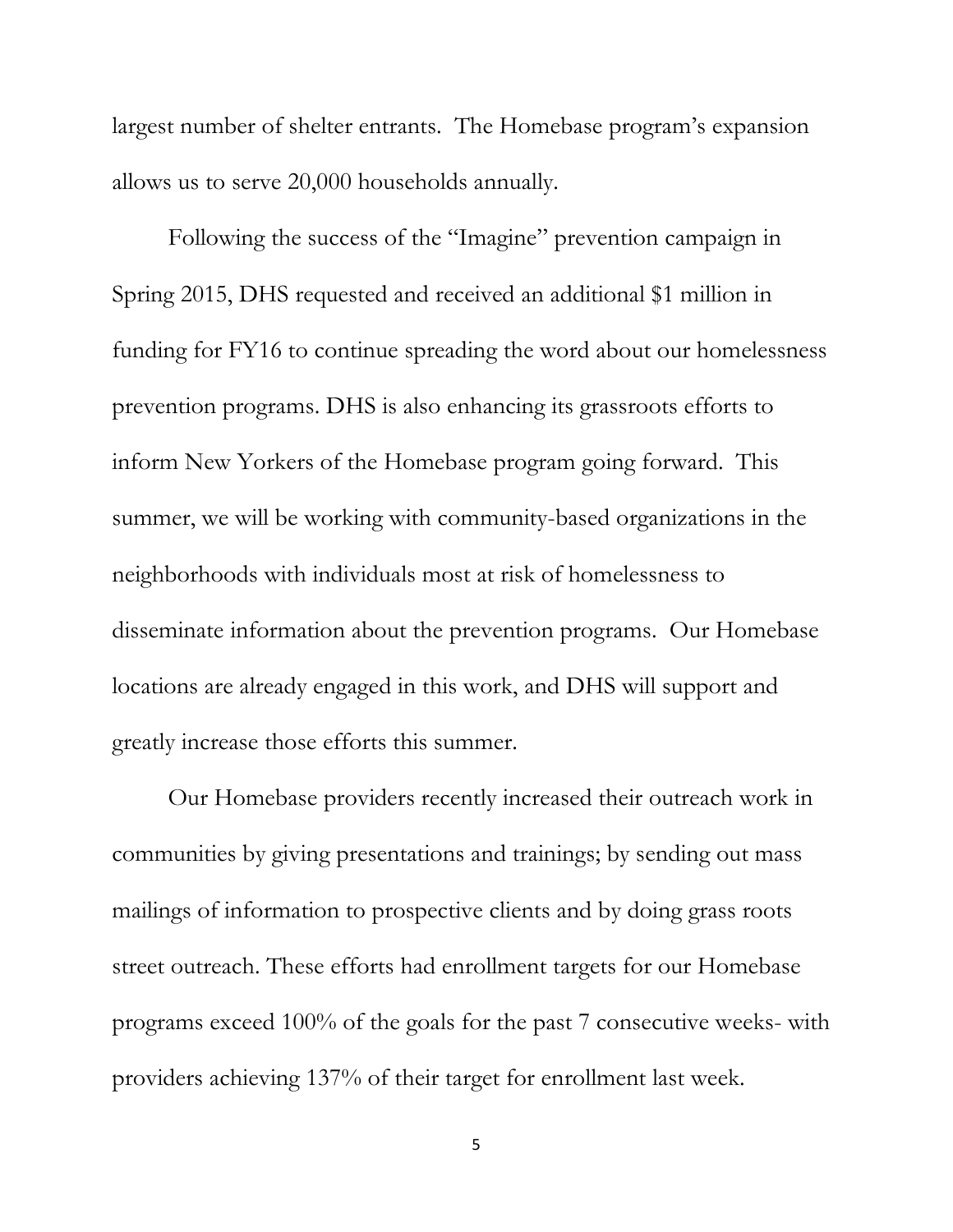In addition to the prevention and diversion efforts being made through Homebase, DHS received \$400K for funding each year in FY15 and FY16 to enhance diversion efforts at the front door of the single adult system. These funds are administered through our partnership with Palladia Homebase, which provides on-site diversion services and aftercare. The clients will continue to receive these benefits if they remain out of shelter and maintain regular contact with the provider for aftercare services. We have been able to rapidly return clients to the community who we otherwise would not have been able to divert.

## **Street Outreach**

In addition to prevention, DHS is committed to serving all unsheltered individuals across the city. We deploy teams around the clock, across the five boroughs, to ensure people living on the streets and in subways can move into transitional and permanent housing. We expanded our street and subway outreach work, and developed a network of transitional housing specifically to serve this population.

We have been successful in decreasing the unsheltered homeless population in the City's streets and subways through the use of these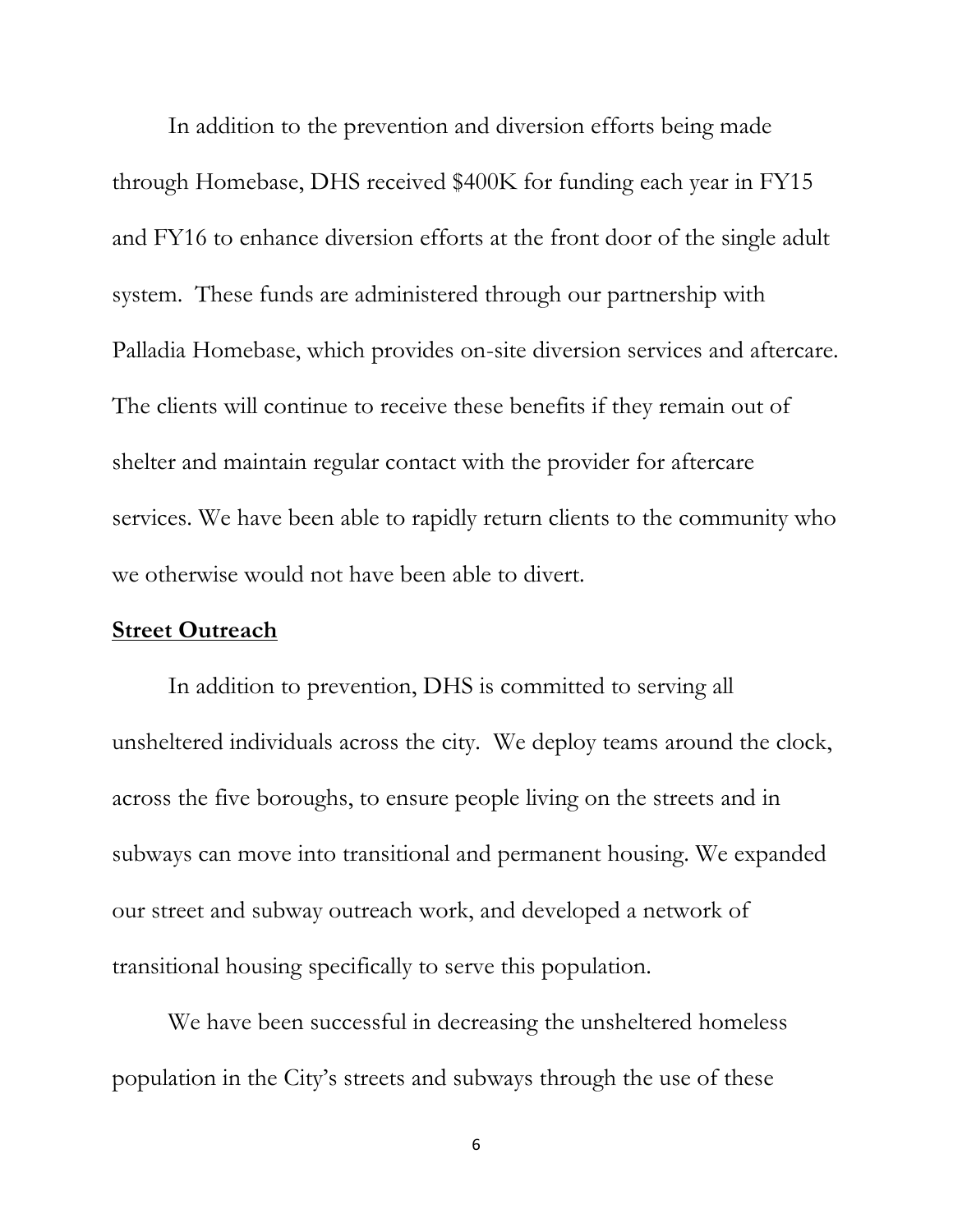transitional housing programs. HOPE 2015 showed a five percent reduction in street homelessness since 2014 and a 28-percent reduction since 2005, the first year the count took place. Additionally, we have seen significant reductions in Queens, the Bronx, and Staten Island. The DHS outreach teams keep in regular contact with over half of the street homeless population, whom they are regularly working with to bring off the streets and into shelter.

DHS added more Safe Haven and stabilization beds to our system, which are alternative housing options for street homeless individuals who are unwilling to enter traditional shelter. Clients are referred to Safe Havens by outreach teams, who prioritize Safe Haven beds for street homeless individuals who are the most vulnerable and who have been outdoors for the longest period of time. Outreach providers are able to place clients directly from the streets into stabilization beds and provide on-site services. DHS also increased its efforts to work collaboratively with community organizations and religious institutions across the City to help expand the reach of this valuable program.

7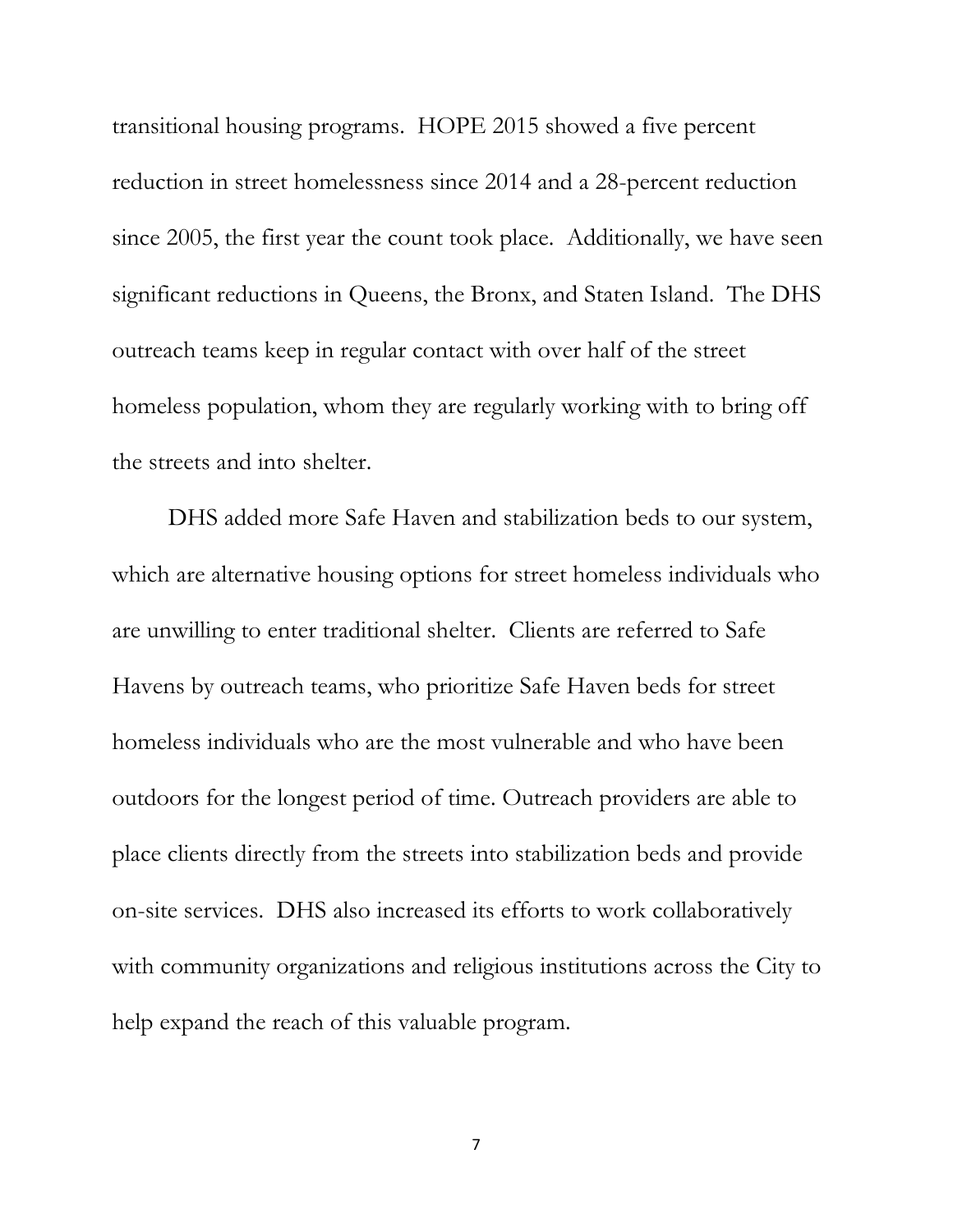The approved outreach funding—\$6.8 million in FY16, \$9.2 million in FY17, and \$18.9 million in FY18— will fund 375 additional Safe Haven beds, 63 stabilization beds, and two new 24/7 drop-in centers. This funding, which builds on a \$7.6 million baseline investment made in the November and Preliminary Plans, will assist in expanding the number of low-intensity shelter beds targeted at chronically street homeless individuals from 800 to 1,400 by FY18.

#### **Shelter**

Providing shelter and social services for those in need continues to be DHS' core function and mandate. We provide temporary, emergency, and safe transitional housing to eligible families and all individuals presenting needing shelter.

# **Mental Health Programs**

It is essential that we provide appropriate mental health services to clients who need them. The executive budget funds \$16.3 million in FY16, and \$27.2 million in FY17 and the out years to be dedicated to mental health programming at City shelters. These funds will support 362 social workers in 72 contracted DHS shelters for families with children to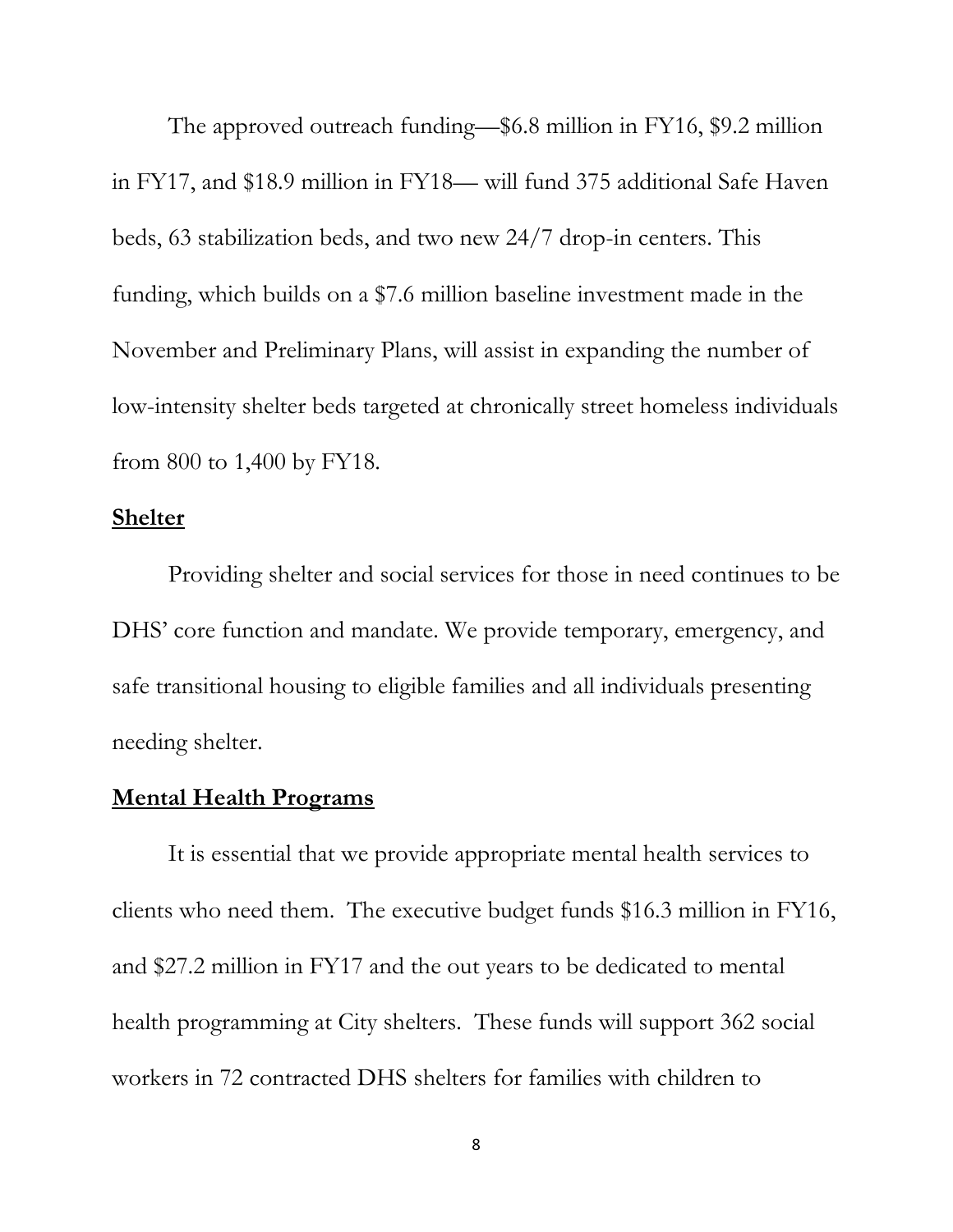coordinate mental health care across city agencies and community-based providers. This is part of a larger City effort to build a more effective and inclusive mental health system in New York City. This investment represents the first step in an unprecedented effort to ensure that we are fully addressing mental health needs of New Yorkers in shelter.

## **Shelter Security**

The safety and security of our staff and clients at our shelters continues to be of the utmost importance. We have a legal mandate and a moral obligation to provide shelter and as such, our system's population reflects that of the greater society at large, in that it comprises many people with a wide array of histories and needs. We are responsible for providing safe shelters for the benefit of our clients and our staff who are dedicated to assisting our clients in their journey towards housing independence. The tragic death of shelter director Ana Charle last month highlights the importance of staff safety and the need to support our staff in the difficult work that they do each day. We will honor her memory by learning from this tragedy and by putting systems in place within our shelters to keep staff and clients safe. Our commitment to security is reflected in this year's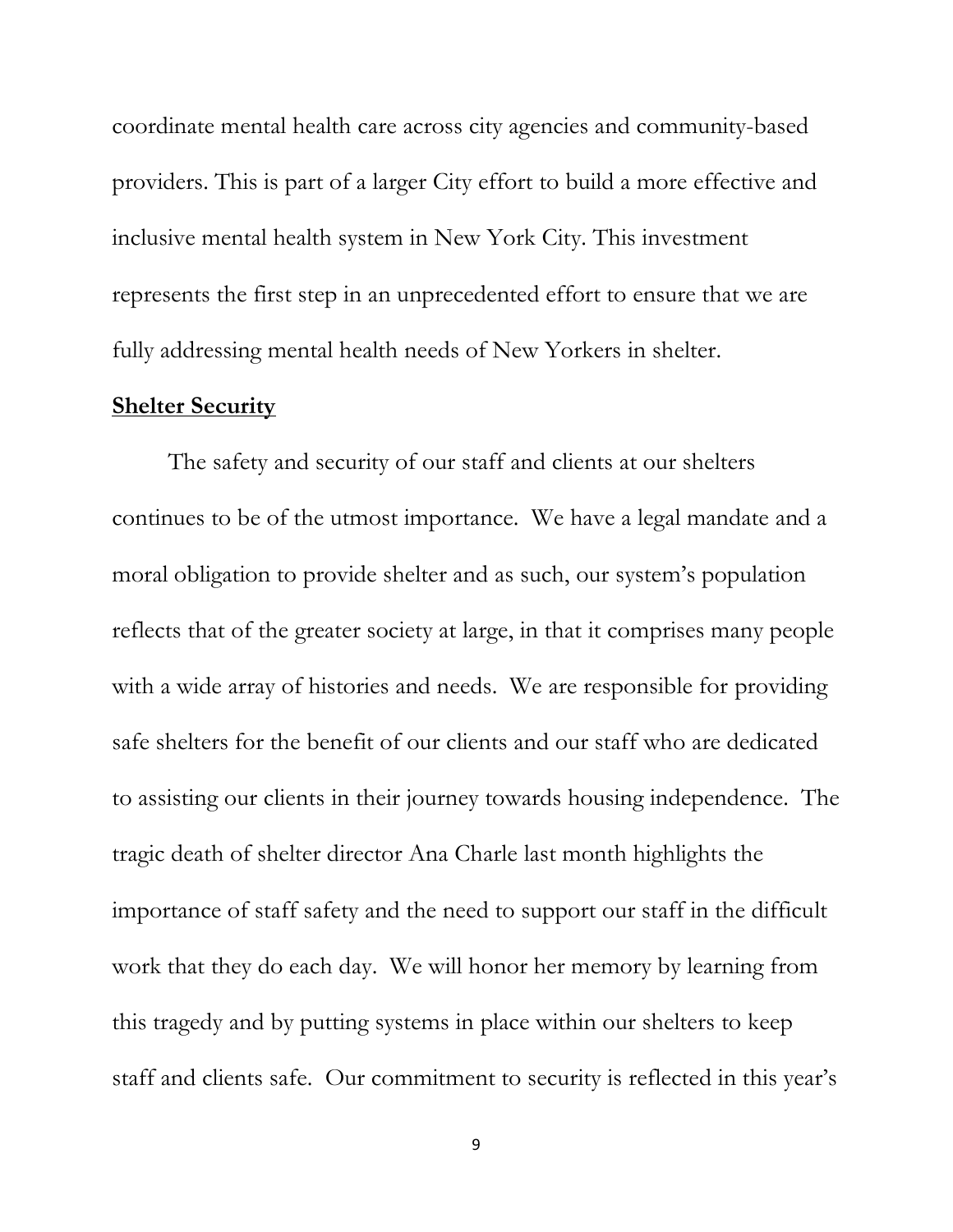budget which allocates \$5.1 million in FY16 and the out years to fund prevailing wage increases and enhanced security.

DHS will also use FY16's funding to enhance security at adult shelter sites. The allocated \$3.6 million in FY16 and the out years will fund new staff. The new staff will comprise 17 security coordinators, including one coordinator for the central office; two housing specialists; and 57 special officers for shelters serving high-risk individuals. We have also begun doing crime prevention surveys with the NYPD to assess existing security protocols and procedures at our various shelters.

#### **Child Safety**

Our child safety campaign and the work of the Safety First Teams continues to be a major part of this Administration's vision and efforts. Due to the significant number of children in our system, it is critically necessary that our agency be attentive to child safety and well-being. The Safety First teams include 30 social workers who will engage and assess high risk families with children to determine an appropriate plan of action and services when needed. The Safety First staff will coordinate with DHS Family Services and shelter providers through case conferencing, effective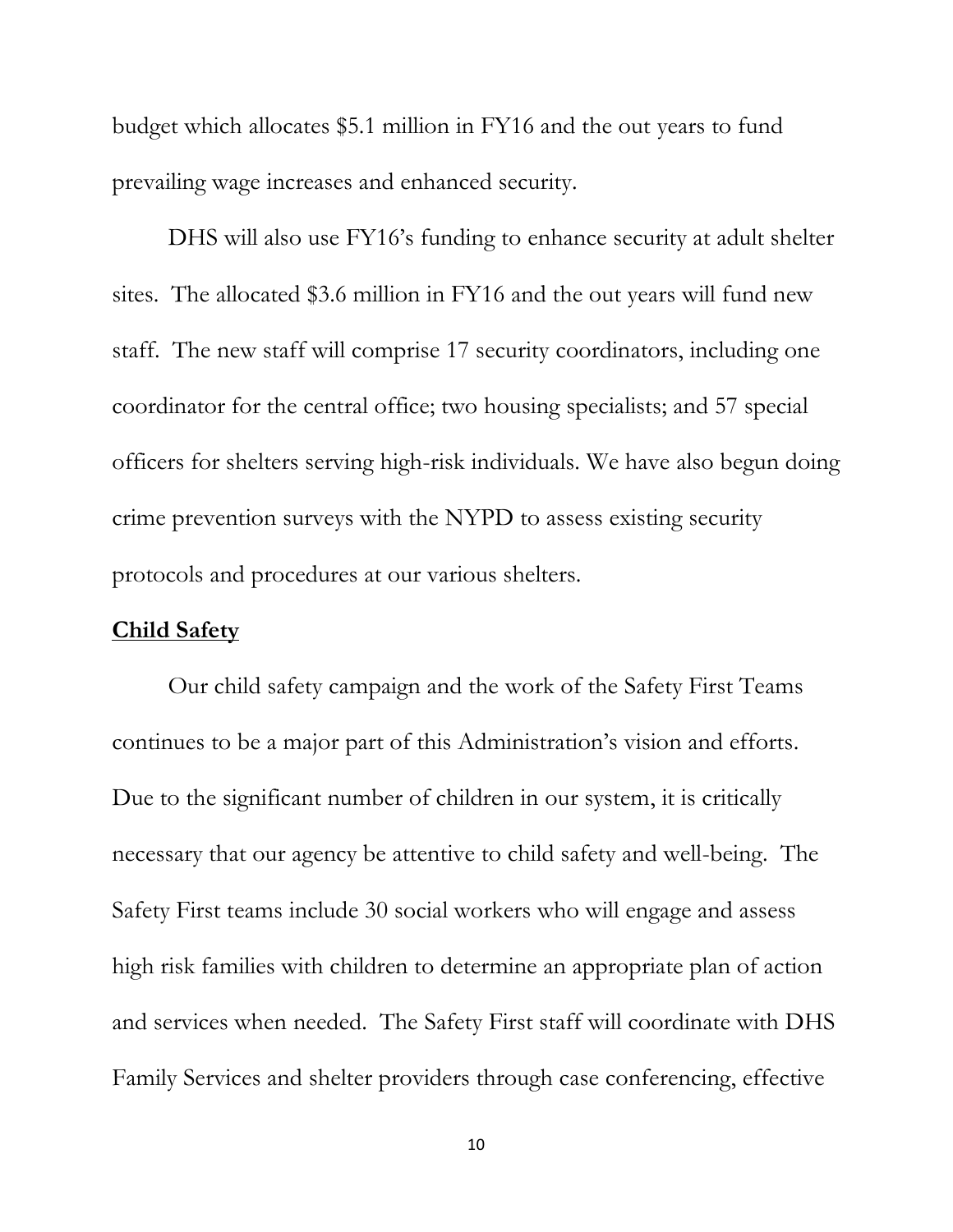case management, coaching, and interventions to support the family in keeping children safe while in shelter. DHS has received \$1.7 million in funding in FY16 and the out years for these efforts.

DHS is also actively involved in the Mayor's Safe Sleep Campaign. We are working in partnership with DOHMH, ACS, HHC and other agencies on this critically important initiative.

#### **Shelter Maintenance and Repairs**

Preventative maintenance and necessary repairs are essential components of our agency's work to improve shelter conditions for individuals and families within our system. Last week, alongside the Mayor and agency colleagues from the Fire Department, Housing Preservation and Development, the Buildings Department, the Health Department, the Human Resources Administration, and the Department of Investigations, we announced the launch of the shelter repair squads which will address urgent health and safety conditions in the City shelter system. The repair squads will include teams of workers from multiple agencies across the city. Alongside our colleagues, DHS will be working to remediate physical plant issues that have been identified by the inspectors. Teams of city workers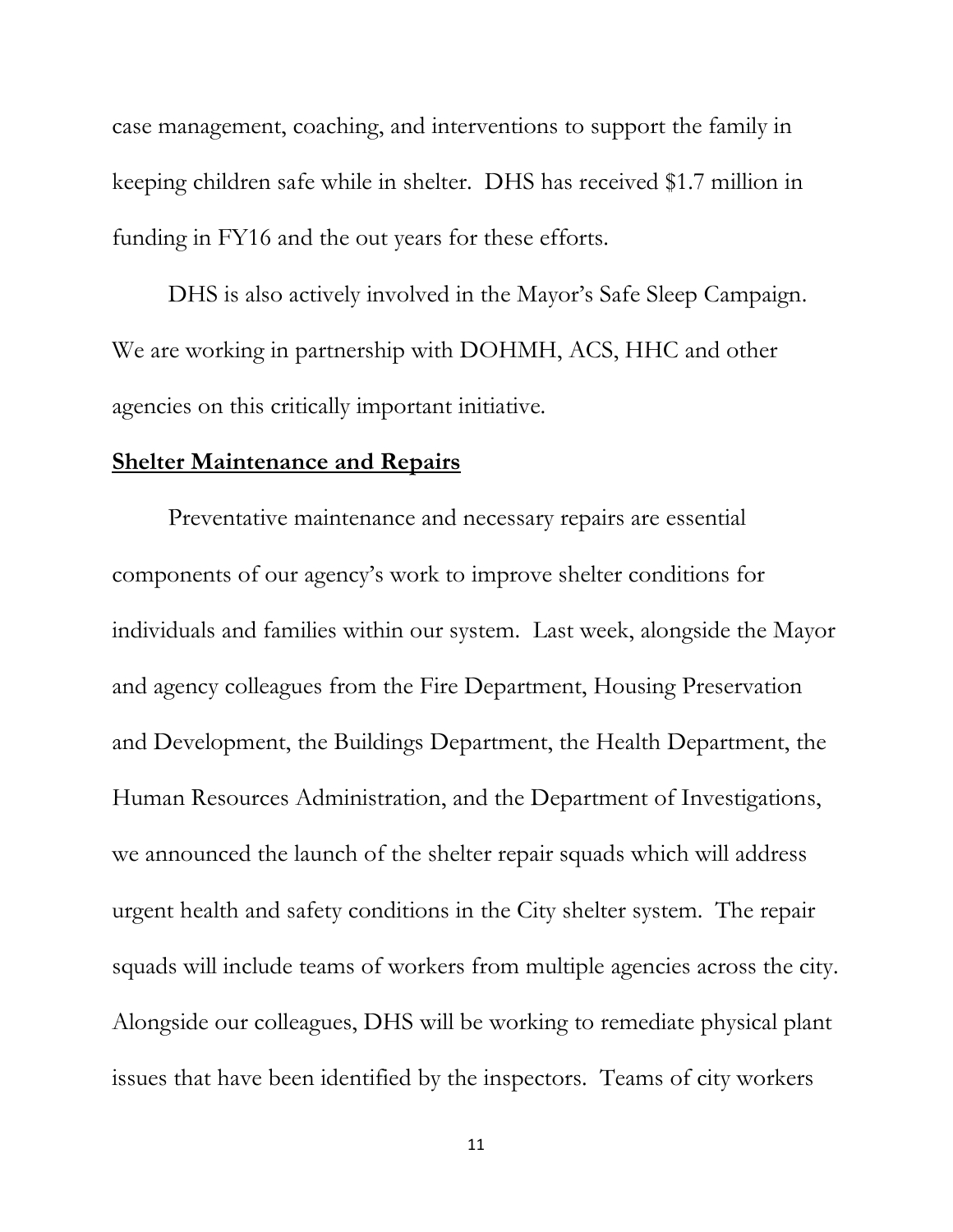and contractors will address outstanding violations within days of identification. In addition, they will be able to rapidly dismiss violations that have proven to be remediated. Shelters requiring additional assistance complying with health and safety requirements will have their progress closely monitored in a streamlined corrective action process.

In support of this new initiative, DHS has expanded its budget for maintenance and repair work. The executive budget provides funding of \$7 million in FY16 for maintenance and repairs to city-owned and provider-operated shelters where maintenance is not adequately covered in the contract, \$2.4 million in FY16 and FY17 to obtain certificates of occupancy for various buildings, and \$450K in FY16 and the out years for six capital managers to assist in managing the increased number of projected capital commitments.

## **Housing Permanency**

The LINC rental assistance programs are becoming increasingly successful at exiting families and individuals from shelter into permanent housing. We have added staff to further our progress. We received \$1 million in FY16 to fund 16 housing specialists to assist single adults at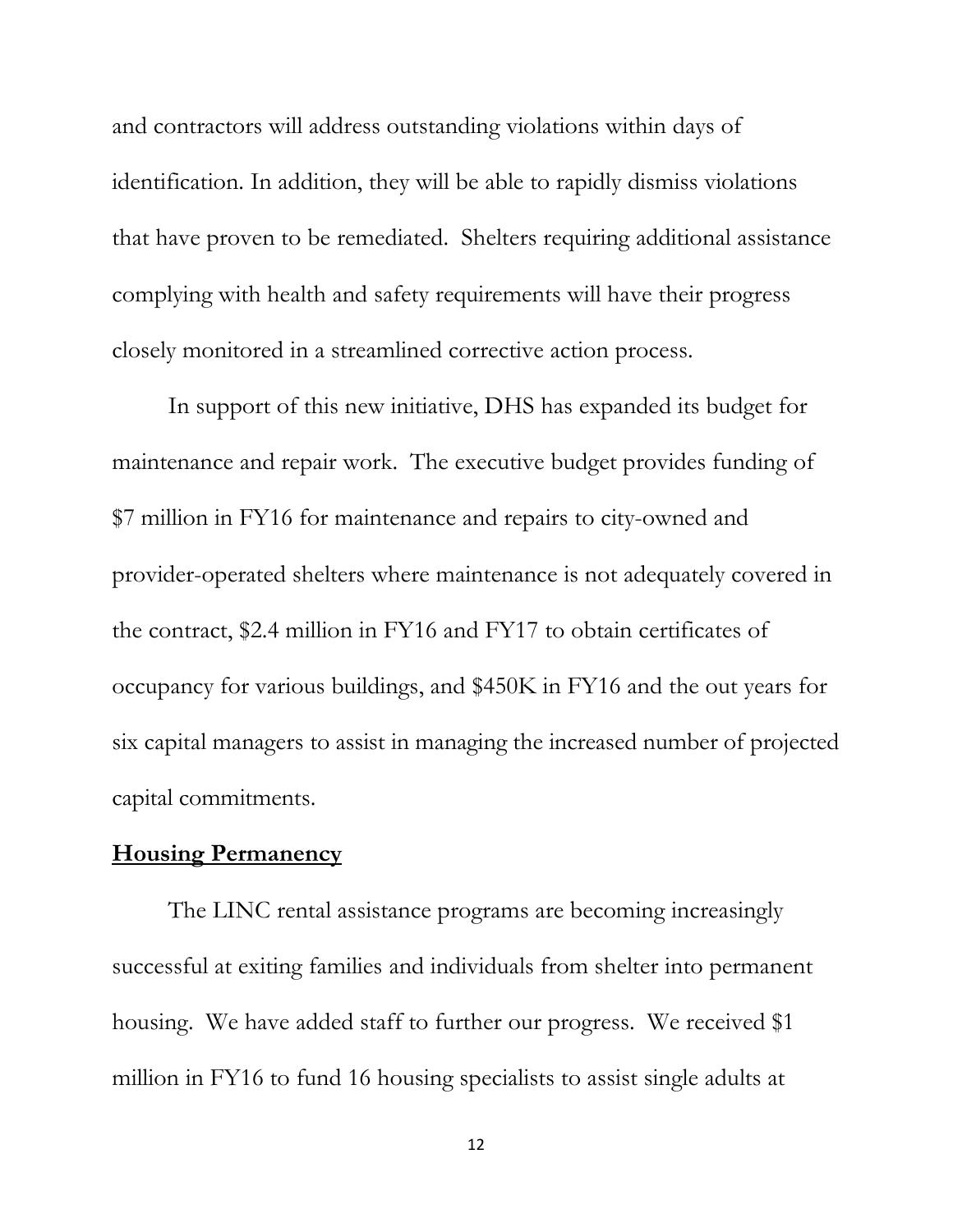DHS directly-operated sites to move to permanency. Anticipated savings from census reduction will fund the added staff in the out years. In addition to LINC we continue to assist individuals to find permanent housing through placements in NYCHA, the use of Section 8 vouchers, and the utilization of the CITYFEPS rental assistance program.

## **Conclusion**

The Mayor's Fiscal Year 2016 budget builds upon this past year's efforts to reduce the census, improve conditions in shelter, and enhance services for our homeless clients across the city. I greatly appreciate the support of the City Council in partnering with DHS as we continue to take aggressive steps on behalf of our most vulnerable New Yorkers.

However, we also know that New York City cannot truly address the issues of homelessness without working with the State. For all the work that DHS does, and continues to do, we all know that we cannot actually combat homelessness without addressing its root causes –poverty and income inequality. It is simple arithmetic. If we increase the salaries of those earning the least, they will be better able to afford housing and not be forced to enter the system.